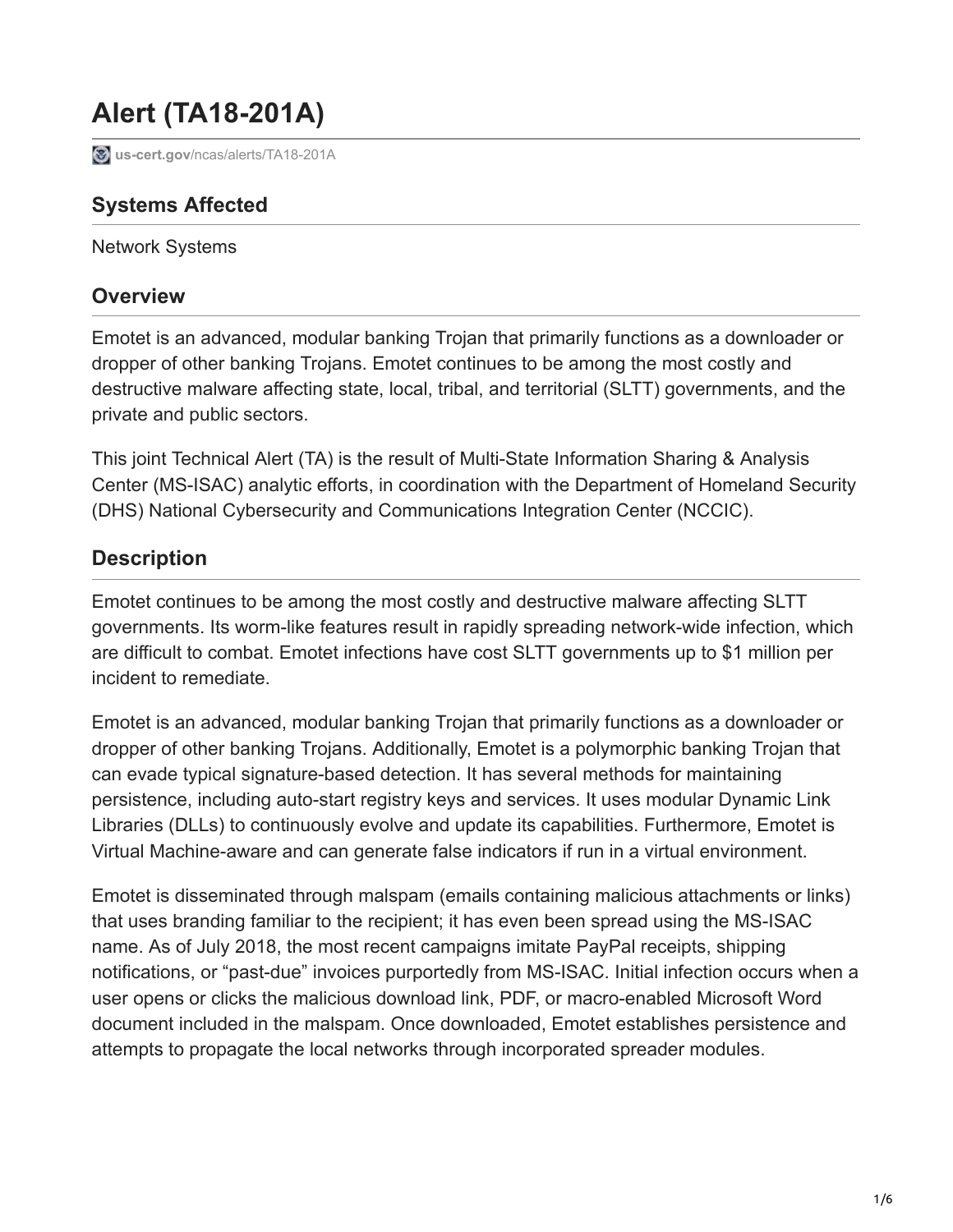

Figure 1: Malicious email distributing Emotet

Currently, Emotet uses five known spreader modules: NetPass.exe, WebBrowserPassView, Mail PassView, Outlook scraper, and a credential enumerator.

- 1. NetPass.exe is a legitimate utility developed by NirSoft that recovers all network passwords stored on a system for the current logged-on user. This tool can also recover passwords stored in the credentials file of external drives.
- 2. Outlook scraper is a tool that scrapes names and email addresses from the victim's Outlook accounts and uses that information to send out additional phishing emails from the compromised accounts.
- 3. WebBrowserPassView is a password recovery tool that captures passwords stored by Internet Explorer, Mozilla Firefox, Google Chrome, Safari, and Opera and passes them to the credential enumerator module.
- 4. Mail PassView is a password recovery tool that reveals passwords and account details for various email clients such as Microsoft Outlook, Windows Mail, Mozilla Thunderbird, Hotmail, Yahoo! Mail, and Gmail and passes them to the credential enumerator module.
- 5. Credential enumerator is a self-extracting RAR file containing two components: a bypass component and a service component. The bypass component is used for the enumeration of network resources and either finds writable share drives using Server Message Block (SMB) or tries to brute force user accounts, including the administrator account. Once an available system is found, Emotet writes the service component on the system, which writes Emotet onto the disk. Emotet's access to SMB can result in the infection of entire domains (servers and clients).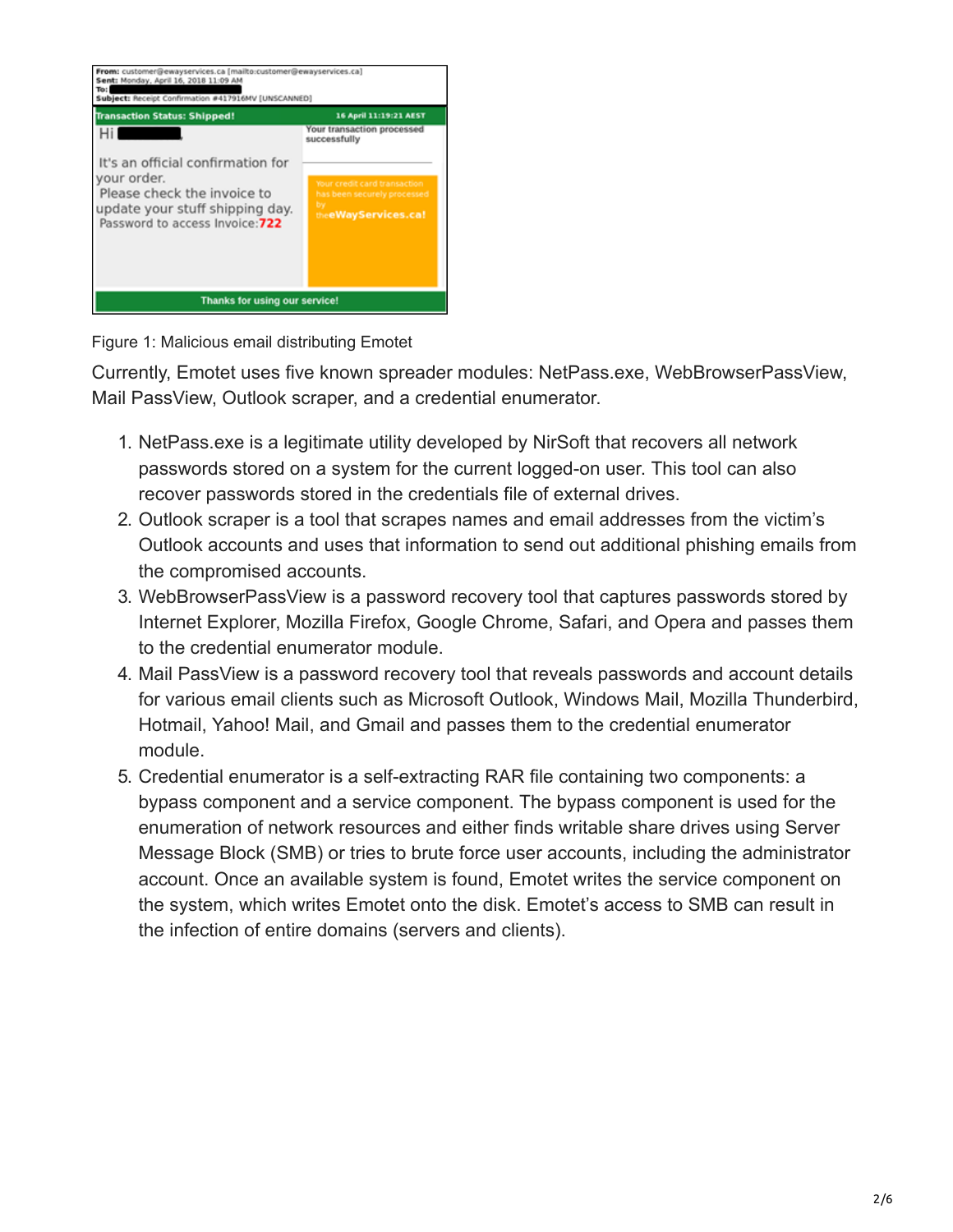

#### Figure 2: Emotet infection process

To maintain persistence, Emotet injects code into explorer.exe and other running processes. It can also collect sensitive information, including system name, location, and operating system version, and connects to a remote command and control server (C2), usually through a generated 16-letter domain name that ends in ".eu." Once Emotet establishes a connection with the C2, it reports a new infection, receives configuration data, downloads and runs files, receives instructions, and uploads data to the C2 server.

Emotet artifacts are typically found in arbitrary paths located off of the AppData\Local and AppData\Roaming directories. The artifacts usually mimic the names of known executables. Persistence is typically maintained through Scheduled Tasks or via registry keys. Additionally, Emotet creates randomly-named files in the system root directories that are run as Windows services. When executed, these services attempt to propagate the malware to adjacent systems via accessible administrative shares.

**Note: it is essential that privileged accounts are not used to log in to compromised systems during remediation as this may accelerate the spread of the malware.**

**Example Filenames and Paths:**

C:\Users\<username>\AppData \Local\Microsoft\Windows\shedaudio.exe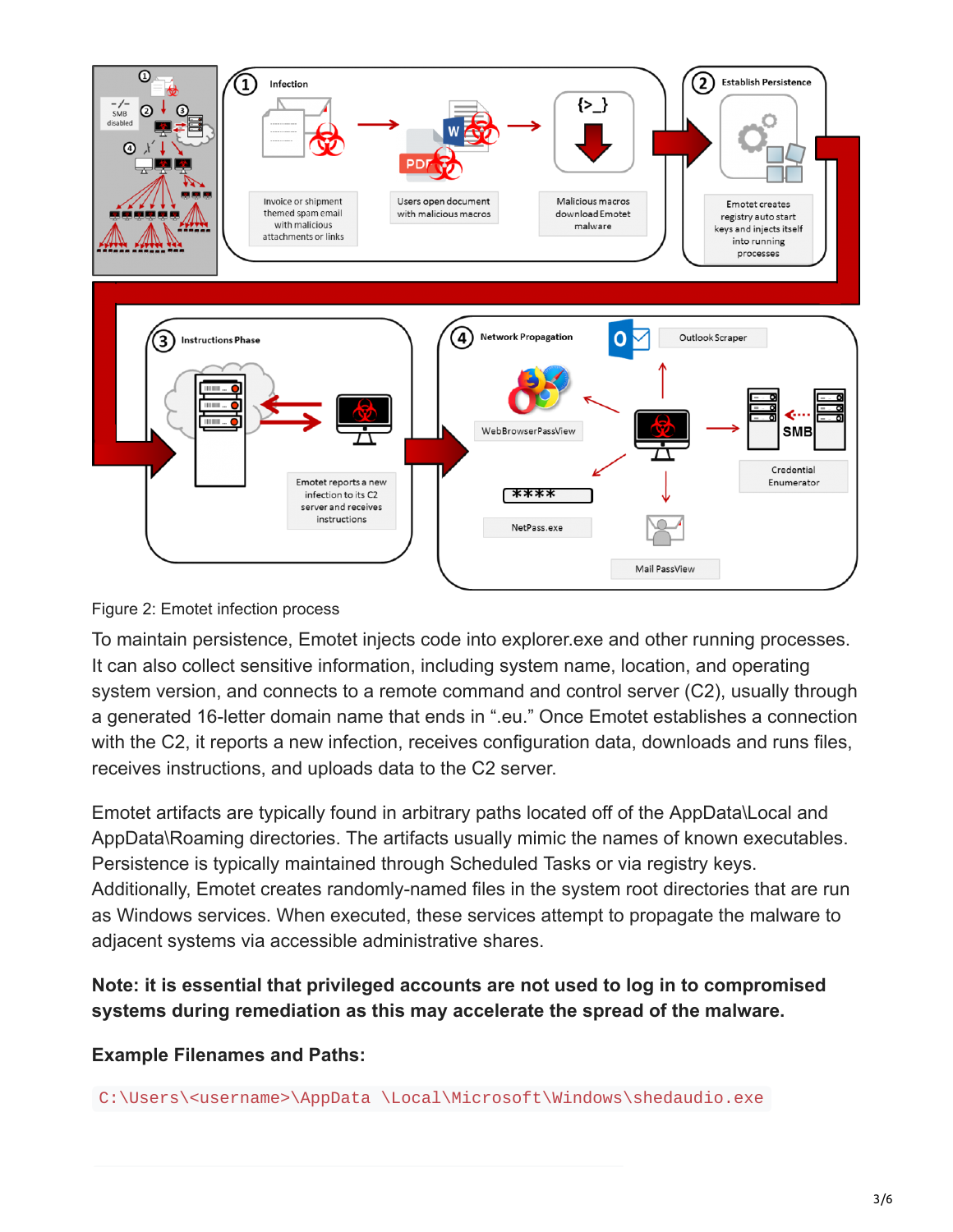C:\Users\<username>\AppData\Roaming\Macromedia\Flash Player\macromedia\bin\flashplayer.exe

#### **Typical Registry Keys:**

HKEY\_LOCAL\_MACHINE\Software\Microsoft\Windows\CurrentVersion\Run

HKEY\_LOCAL\_MACHINE\Software\Wow6432Node\Microsoft\Windows\CurrentVersion\Run

HKEY\_CURRENT\_USER\Software\Microsoft\Windows\CurrentVersion\Run

#### **System Root Directories:**

C:\Windows\11987416.exe

C:\Windows\System32\46615275.exe

C:\Windows\System32\shedaudio.exe

C:\Windows\SysWOW64\f9jwqSbS.exe

#### **Impact**

Negative consequences of Emotet infection include

- temporary or permanent loss of sensitive or proprietary information,
- disruption to regular operations,
- financial losses incurred to restore systems and files, and
- potential harm to an organization's reputation.

### **Solution**

NCCIC and MS-ISAC recommend that organizations adhere to the following general best practices to limit the effect of Emotet and similar malspam:

- Use Group Policy Object to set a Windows Firewall rule to restrict inbound SMB communication between client systems. If using an alternative host-based intrusion prevention system (HIPS), consider implementing custom modifications for the control of client-to-client SMB communication. At a minimum, create a Group Policy Object that restricts inbound SMB connections to clients originating from clients.
- Use antivirus programs, with automatic updates of signatures and software, on clients and servers.
- Apply appropriate patches and updates immediately (after appropriate testing).
- Implement filters at the email gateway to filter out emails with known malspam indicators, such as known malicious subject lines, and block suspicious IP addresses at the firewall.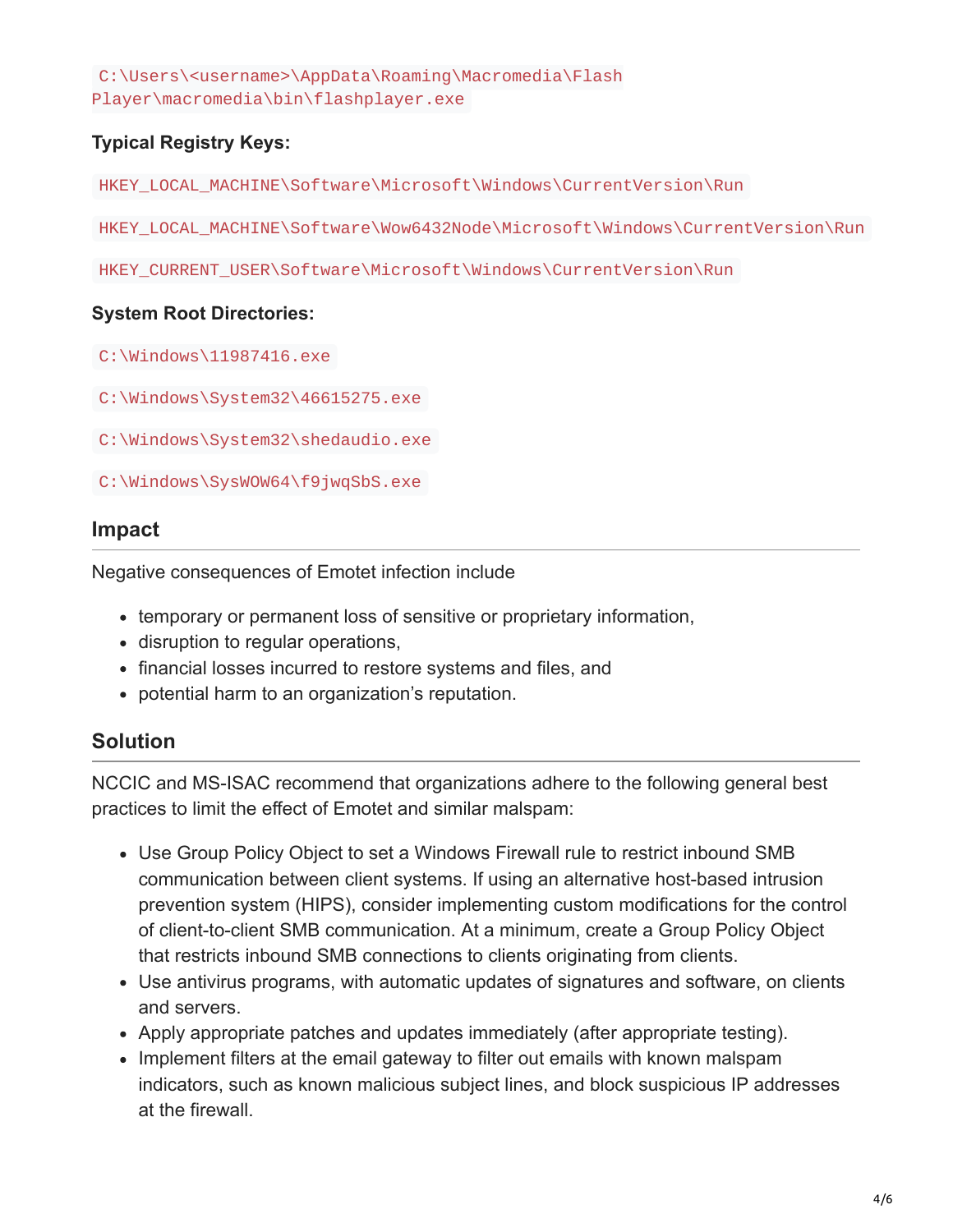- If your organization does not have a policy regarding suspicious emails, consider creating one and specifying that all suspicious emails should be reported to the security or IT department.
- Mark external emails with a banner denoting it is from an external source. This will assist users in detecting spoofed emails.
- Provide employees training on social engineering and phishing. Urge employees not to open suspicious emails, click links contained in such emails, or post sensitive information online, and to never provide usernames, passwords, or personal information in answer to any unsolicited request. Educate users to hover over a link with their mouse to verify the destination prior to clicking on the link.
- Consider blocking file attachments that are commonly associated with malware, such as .dll and .exe, and attachments that cannot be scanned by antivirus software, such as .zip files.
- Adhere to the principle of least privilege, ensuring that users have the minimum level of access required to accomplish their duties. Limit administrative credentials to designated administrators.
- Implement Domain-Based Message Authentication, Reporting & Conformance (DMARC), a validation system that minimizes spam emails by detecting email spoofing using Domain Name System (DNS) records and digital signatures.

If a user or organization believes they may be infected, NCCIC and MS-ISAC recommend running an antivirus scan on the system and taking action to isolate the infected workstation based on the results. If multiple workstations are infected, the following actions are recommended:

- Identify, shutdown, and take the infected machines off the network;
- Consider temporarily taking the network offline to perform identification, prevent reinfections, and stop the spread of the malware;
- Do not log in to infected systems using domain or shared local administrator accounts;
- $\bullet$  Reimage the infected machine(s);
- After reviewing systems for Emotet indicators, move clean systems to a containment virtual local area network that is segregated from the infected network;
- Issue password resets for both domain and local credentials;
- Because Emotet scrapes additional credentials, consider password resets for other applications that may have had stored credentials on the compromised machine(s);
- Identify the infection source (patient zero); and
- Review the log files and the Outlook mailbox rules associated with the infected user account to ensure further compromises have not occurred. It is possible that the Outlook account may now have rules to auto-forward all emails to an external email address, which could result in a data breach.

# **Reporting**